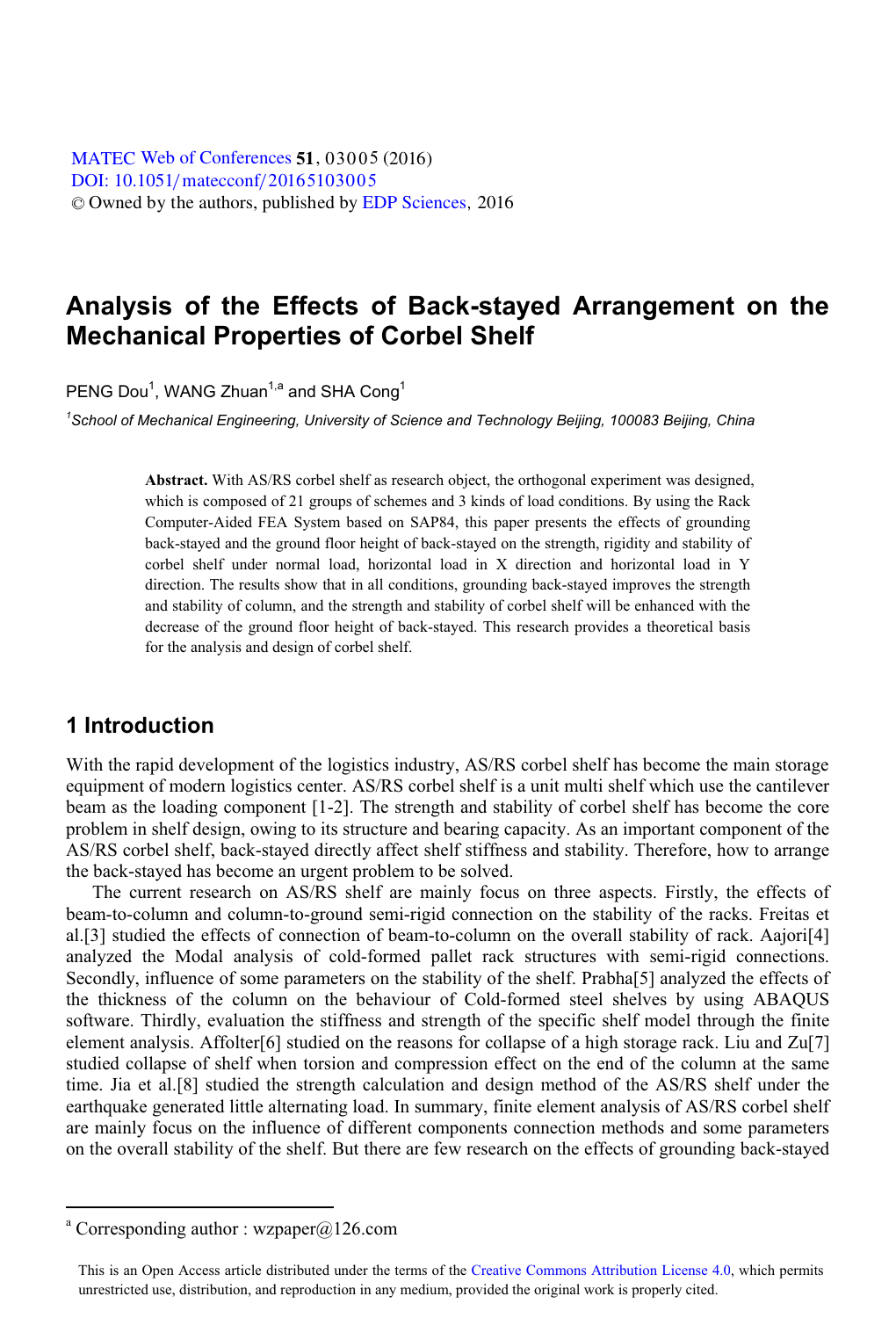and the ground floor height of back-stayed on the mechanical properties of corbel shelf especially under different calculation conditions and loadings at present.

This work analyses the effects of back-stayed arrangement on the mechanical properties of corbel shelf under normal load, horizontal load in X direction and horizontal load in Y direction, provides a theoretical basis for the analysis and design of corbel shelf.

# **2 Calculation model**

### **2.1 Structure**

In this paper, take common beam pallet rack as the research object, the rack is mainly composed of column, corbel, corbel shelf, continuous beam, back-stayed, tie beam, diagonal bracing and row spacer. The shelf scale is 2 row \*7 column \*10 layer, the total height is 15.5m, length is 16.8m, width is 4m.

Two pallets are placed in each cargo box, the load of each pallet is 1000kg, and column is divided into two sections. Coordinate system is set as: X direction on behalf of the rack aisles direction, Y direction on behalf of the shelf into the deep direction, Z direction on behalf of shelf height direction. Grounding back-stayed grid structure are shown in Figure 1.



1-Column 2-Continuous beam 3-Corbel 4-Top beam 5-Back-stayed 6-Brace 7-Shelf

**Figure 1.** The grid structure of grounding back-stayed corbel shelf.

## **2.2 Finite element model**

#### *2.2.1 Element constraint*

In finite element model, column, corbel, corbel shelf, continuous beam and diagonal bracing use frame element, back-stayed uses truss element. All elements are connected rigidly.

#### *2.2.2 Node constraints and boundary conditions*

All nodes of frame element have six degrees of freedom in SAP84, three translational degrees of freedom and three rotational degrees of freedom. The number 0 means the release of the degrees of freedom and the number 1 means constraints.

All node constraints are released, which can be expressed as  $R=0, 0, 0, 0, 0, 0$ .

The constraints of column-to-ground connected nodes can be expressed as  $R=1, 1, 1, 1, 1, 1$ .

All three-dimensional truss element nodes only has X, Y, Z direction of the translational degrees of freedom without rotational degrees of freedom, which can be expressed as  $R=0, 0, 0, 1, 1, 1$ .

Constrained Y direction of the translational degrees of freedom due to back-stayed is in the XOZ plane, and the constraints of its intersection node can be expressed as R=0, 1, 0, 1, 1, 1.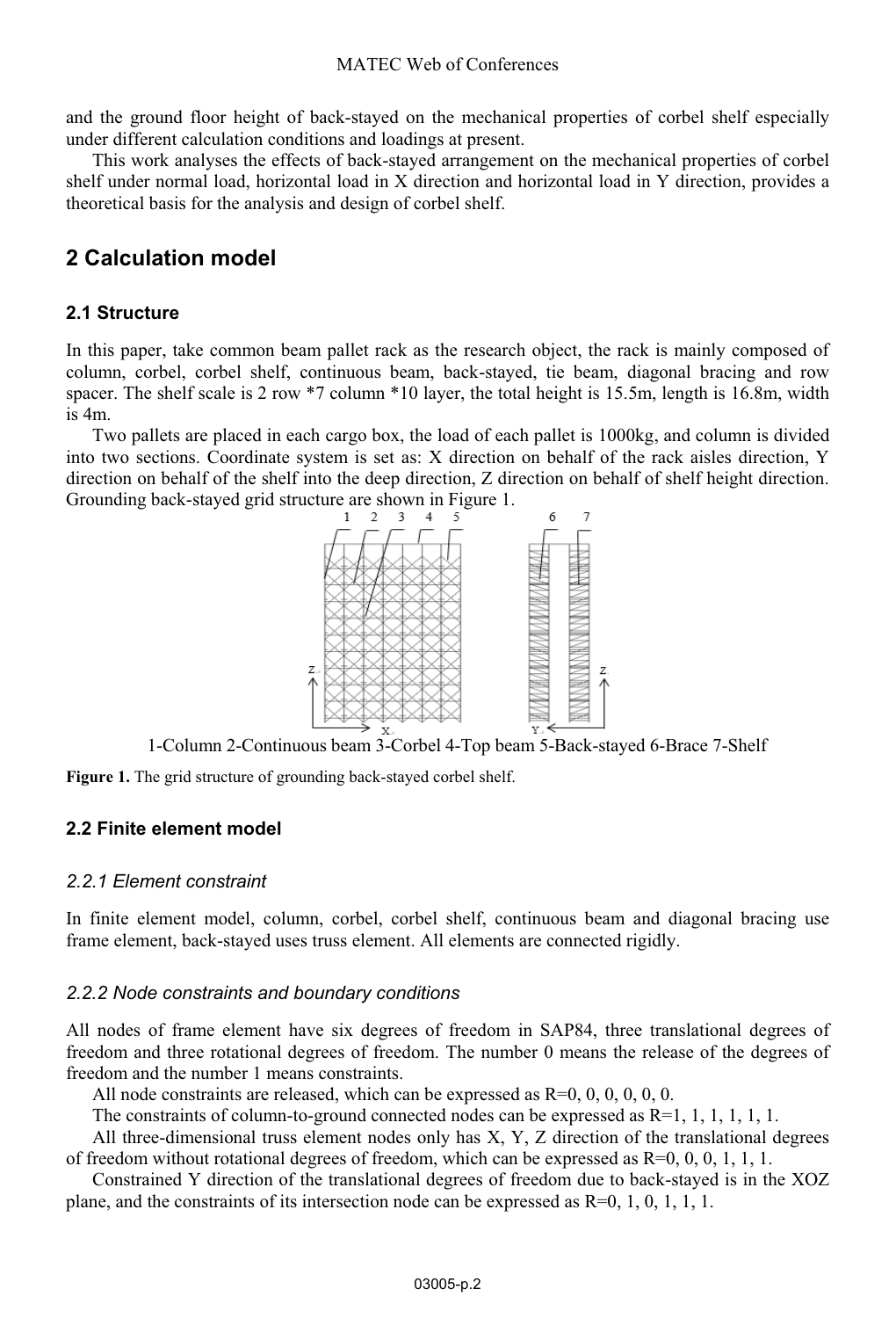#### IC4M 2016

Constrained Z direction of the translational degrees of freedom due to tie beam is in the XOZ plane, and constraints of its intersection node can be expressed as  $R=0, 0, 1, 1, 1, 1$ .

### **2.3 Calculation conditions and loading**

In order to analyze the effect of different load combinations on the mechanical properties of rack, the following three calculation conditions are studied.

Normal condition one: constant  $load + live$  load.

Normal condition two: constant load + live load + horizontal load in X direction.

Normal condition three: constant load + live load + horizontal load in Y direction.

In this AS/RS corbel shelf case, its load type, load size and loading position as shown in Table 1.

| The number<br>of loads types | Load type                         | <b>Explanation</b>                              | Load<br>size(N) | <b>Loading position</b>                               |  |
|------------------------------|-----------------------------------|-------------------------------------------------|-----------------|-------------------------------------------------------|--|
|                              | Constant load                     | Weight of the rack                              | 1864776         |                                                       |  |
| 2                            | Vertical impact load              | 50% of the maximum<br>static load of goods unit | 4900            | The first row of the first<br>column top corbel shelf |  |
| 3                            | Stacker force                     | goods reaction force                            | 822             | Rail crane beam                                       |  |
| 4                            | horizontal load in X<br>direction | 1.5% of all constant loads<br>and live loads    | 147             | All joints                                            |  |
| 5                            | horizontal load in Y<br>direction | 1.5% of all constant loads<br>and live loads    | 147             | All joints                                            |  |

**Table 1.** The loads information of corbel shelf.

# **3 Simulation experiment scheme**

## **3.1 Experimental scheme**

According to the calculation model above, the orthogonal experiment was designed, which is composed of 21 groups of connection schemes and 3 kinds of load conditions. Analysis the effects of back-stayed arrangement on the AS/RS corbel shelf stiffness, strength and stability under the different conditions, the simulation experiment schemes are shown in Table 2.

Comparison of scheme A11 and B16, A21 and B26, A31 and B36, we research the effects of grounding back-stayed on the mechanical properties of corbel shelf. In this experiment, the ground floor height of back-stayed is 300mm.

We study the effects of the ground floor height of back-stayed on the mechanical properties of corbel shelf by all B scheme.

| <b>Back-stayed</b> | <del>calcu</del> lat <u>i</u> on conditions | <b>Conditions 1</b> | <b>Conditions 2</b> | <b>Conditions 3</b> |
|--------------------|---------------------------------------------|---------------------|---------------------|---------------------|
| Grounded           | 0mm                                         | A11                 | A21                 | A31                 |
| Ungrounded         | 50 <sub>mm</sub>                            | <b>B11</b>          | <b>B21</b>          | <b>B</b> 31         |
|                    | $100$ mm                                    | <b>B12</b>          | <b>B22</b>          | <b>B32</b>          |
|                    | $150$ mm                                    | <b>B</b> 13         | <b>B23</b>          | <b>B</b> 33         |
|                    | $200$ mm                                    | <b>B14</b>          | <b>B24</b>          | <b>B</b> 34         |
|                    | $250$ mm                                    | <b>B</b> 15         | <b>B25</b>          | <b>B35</b>          |
|                    | $300$ mm                                    | <b>B</b> 16         | <b>B26</b>          | <b>B36</b>          |

**Table 2.** Simulation experiment scheme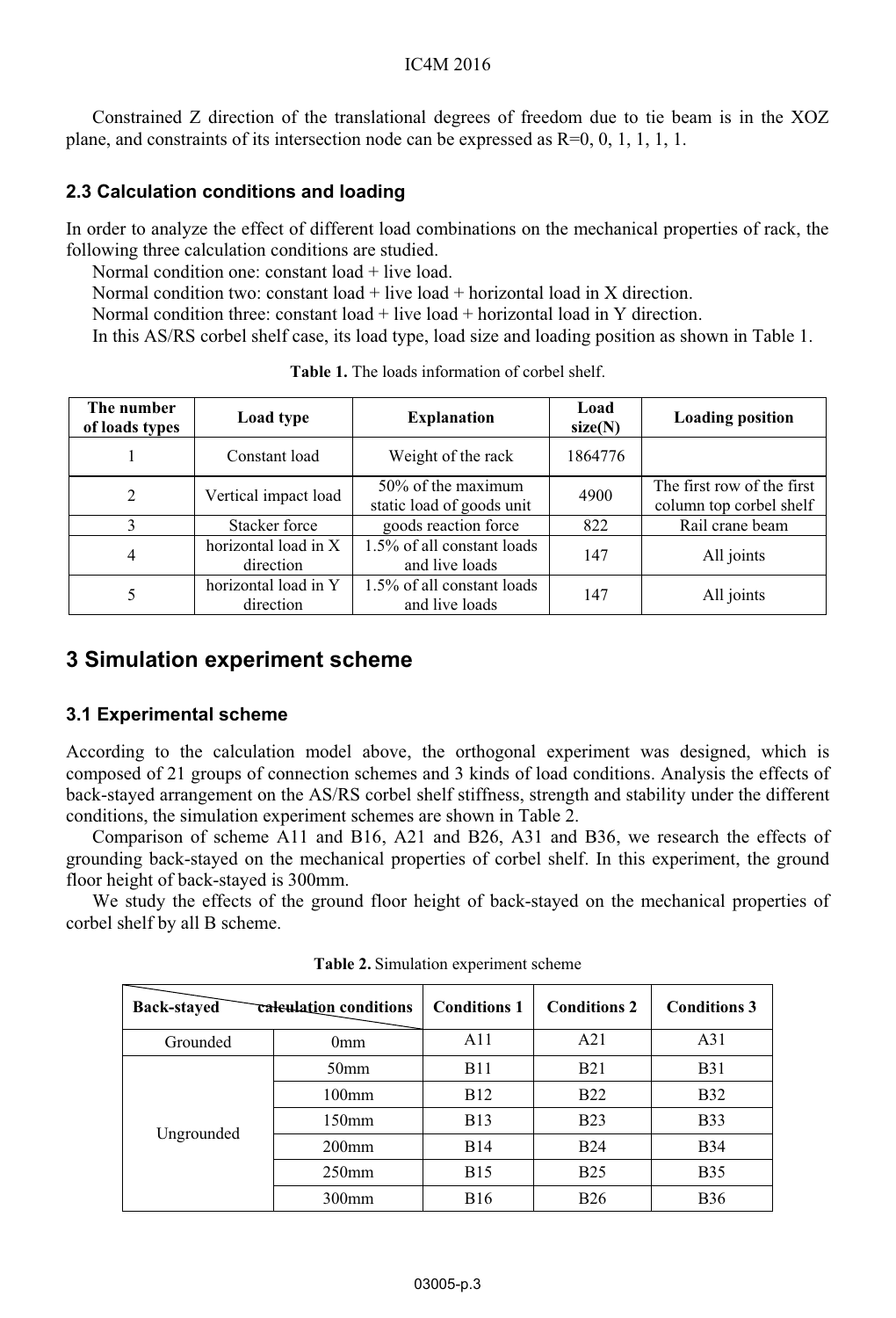### **3.2 Mechanical parameters**

According to the experimental scheme, we use finite element analysis software to modelling, and extract the following mechanical parameters as evaluation indicators:

- 1) The maximum displacement of nodes (including X, Y and Z directions).
- 2) The maximum stress of column elements.
- 3) The stability reduced stress of column elements.

## **4 Analysis of experimental results**

This paper selects the maximum displacement of nodes, the maximum stress of column elements and the stability reduced stress of column elements as the research objects, analyses the displacement results of shelves, stress results and the stability results statistically.

### **4.1 The effects of grounding back-stayed on the mechanical properties of corbel shelf**

This work analyses the effects of grounding back-stayed on the stiffness, strength and stability of corbel shelf under normal load, horizontal load in X direction and horizontal load in Y direction. The grounding back-stayed experimental results are shown in Table 3.

| <b>Conditions indicator</b> |             |           | The maximum<br>displacement (mm) |          | The maximum<br>stress (MPa) | The stability<br>(MPa) |
|-----------------------------|-------------|-----------|----------------------------------|----------|-----------------------------|------------------------|
|                             |             | X         | Y                                | Z.       | column                      | reduced stress         |
|                             | Condition 1 | 0.501     | $-0.695$                         | $-2.862$ | $-91.839$                   | 101.369                |
| Grounded                    | Condition 2 | 1.402     | 0.994                            | $-2.936$ | $-107.462$                  | 116.649                |
|                             | Condition 3 | 0.63      | 12.46                            | $-3.364$ | $-119.005$                  | 133.204                |
| Ungrounded                  | Condition 1 | 0.357     | 0.807                            | $-2.855$ | $-115.621$                  | 117.523                |
|                             | Condition 2 | 1.438     | 1.084                            | $-2.928$ | $-151.866$                  | 154.424                |
|                             | Condition 3 | 0.456     | 12.461                           | $-3.356$ | $-158.044$                  | 156.334                |
| <b>Fluctuation</b>          | Condition 1 | 40.34%    | $-13.88\%$                       | 0.25%    | $-20.57\%$                  | $-13.75%$              |
|                             | Condition 2 | $-2.50\%$ | $-8.30\%$                        | $0.27\%$ | $-29.24%$                   | $-24.46%$              |
|                             | Condition 3 | 38.16%    | $-0.01\%$                        | $0.24\%$ | $-24.70%$                   | $-14.80\%$             |

**Table 3.** The grounding back-stayed experimental results.

As can be seen from the data of Table 3:

1)In condition 1, the grounding back-stayed makes X direction displacement increase about 40%, Y direction displacement decreases about 13%, Z direction displacement has no obvious change, column stress decreases about 20%, stability enhances about 13%.

2) In condition 2, the grounding back-stayed makes Y direction displacement decreases about 8%, X and Y direction displacement has no obvious change, column stress decreases about 30%, stability enhances about 25%.

3) In condition 3, the grounding back-stayed makes X direction displacement increase about 40%, Y and Z direction displacement has no obvious change, column stress decreases about 23%, stability enhances about 15%.

#### **4.2 The effects of the ground floor height of back-stayed on the mechanical properties of corbel shelf**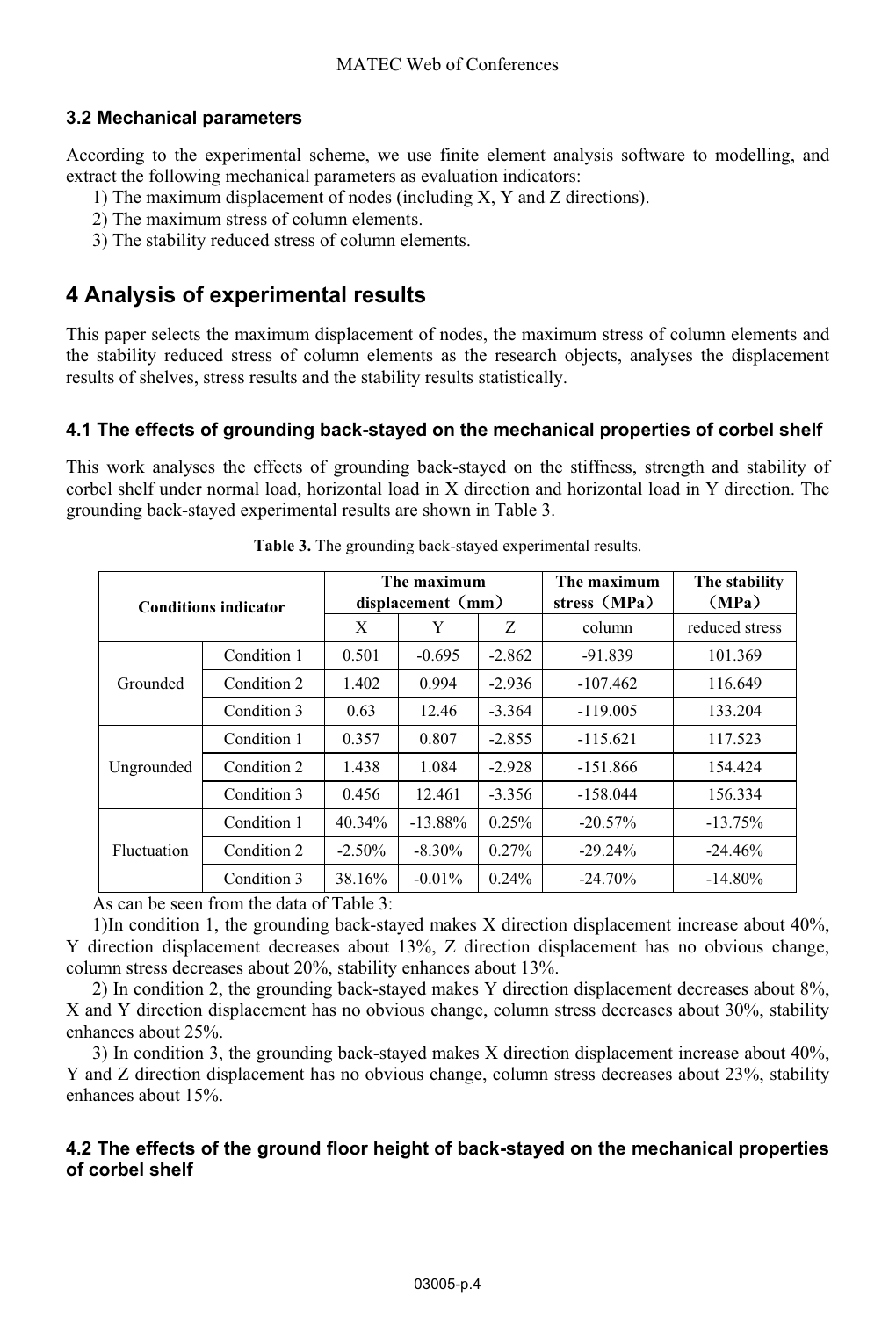In this work, we analyse the effects of the ground floor height of back-stayed on the stiffness, strength and stability of corbel shelf under the above three conditions. The ground floor height of back-stayed experimental results are shown in Table 4 to 6.

| <b>Indicator</b><br>ground floor height | The maximum<br>displacement(mm) |        |       | The maximum<br>stress (MPa) | The stability<br>(MPa) |
|-----------------------------------------|---------------------------------|--------|-------|-----------------------------|------------------------|
| of back-stayed(mm)                      | X                               | Y      | Z     | column                      | reduced stress         |
| 50                                      | 0.478                           | 0.713  | 2.869 | 96.403                      | 100.236                |
| 100                                     | 0.45                            | 0.732  | 2.859 | 106.009                     | 106.402                |
| 150                                     | 0.42                            | 0.752  | 2.857 | 112.776                     | 113.559                |
| 200                                     | 0.393                           | 0.771  | 2.856 | 116.11                      | 117.299                |
| 250                                     | 0.378                           | 0.789  | 2.855 | 116.792                     | 118.366                |
| 300                                     | 0.357                           | 0.807  | 2.855 | 115.621                     | 117.523                |
| The maximum value                       | 0.478                           | 0.807  | 2.869 | 116.792                     | 118.366                |
| The minimum value                       | 0.357                           | 0.713  | 2.855 | 96.403                      | 100.236                |
| Fluctuation                             | 33.89%                          | 13.18% | 0.49% | 21.15%                      | 18.09%                 |

#### **Table 4. The ground floor height of back-stayed experimental results of condition 1**

**Table 5. The ground floor height of back-stayed experimental results of condition 2** 

| <b>Indicator</b><br>ground floor height |       | The maximum<br>displacement(mm) | The maximum<br>stress (MPa) |         | The stability<br>(MPa) |
|-----------------------------------------|-------|---------------------------------|-----------------------------|---------|------------------------|
| of back-stayed(mm)                      | X     | Y                               | Z                           | column  | reduced stress         |
| 50                                      | 1.397 | 1.001                           | 2.935                       | 117.34  | 116.784                |
| 100                                     | 1.399 | 1.018                           | 2.933                       | 132.234 | 132.188                |
| 150                                     | 1.405 | 1.035                           | 2.932                       | 142.368 | 142.96                 |
| 200                                     | 1.413 | 1.052                           | 2.93                        | 148.496 | 149.773                |
| 250                                     | 1.424 | 1.068                           | 2.929                       | 151.394 | 153.348                |
| 300                                     | 1.438 | 1.084                           | 2.928                       | 151.866 | 154.424                |
| The maximum value                       | 1.438 | 1.084                           | 2.935                       | 151.866 | 154.424                |
| The minimum value                       | 1.397 | 1.001                           | 2.928                       | 117.34  | 116.784                |
| Fluctuation                             | 2.93% | 8.29%                           | $0.24\%$                    | 29.42%  | 32.23%                 |

#### **Table 6. The ground floor height of back-stayed experimental results of condition 3**

| <b>Indicator</b><br>ground floor height | The maximum<br>displacement(mm) |          |       | The maximum<br>stress (MPa) | The stability<br>(MPa) |
|-----------------------------------------|---------------------------------|----------|-------|-----------------------------|------------------------|
| of back-stayed(mm)                      | X                               | Y        | Z     | column                      | reduced stress         |
| 50                                      | 0.601                           | 12.459   | 3.363 | 139.436                     | 137.725                |
| 100                                     | 0.573                           | 12.459   | 3.361 | 149.922                     | 148.248                |
| 150                                     | 0.548                           | 12.458   | 3.359 | 155.887                     | 154.221                |
| 200                                     | 0.517                           | 12.458   | 3.358 | 158.504                     | 156.83                 |
| 250                                     | 0.481                           | 12.458   | 3.357 | 158.845                     | 157.155                |
| 300                                     | 0.456                           | 12.461   | 3.356 | 158.044                     | 156.334                |
| The maximum value                       | 0.601                           | 12.461   | 3.363 | 158.845                     | 157.155                |
| The minimum value                       | 0.456                           | 12.458   | 3.356 | 139.436                     | 137.725                |
| Fluctuation                             | 31.80%                          | $0.02\%$ | 0.21% | 13.92%                      | 14.11%                 |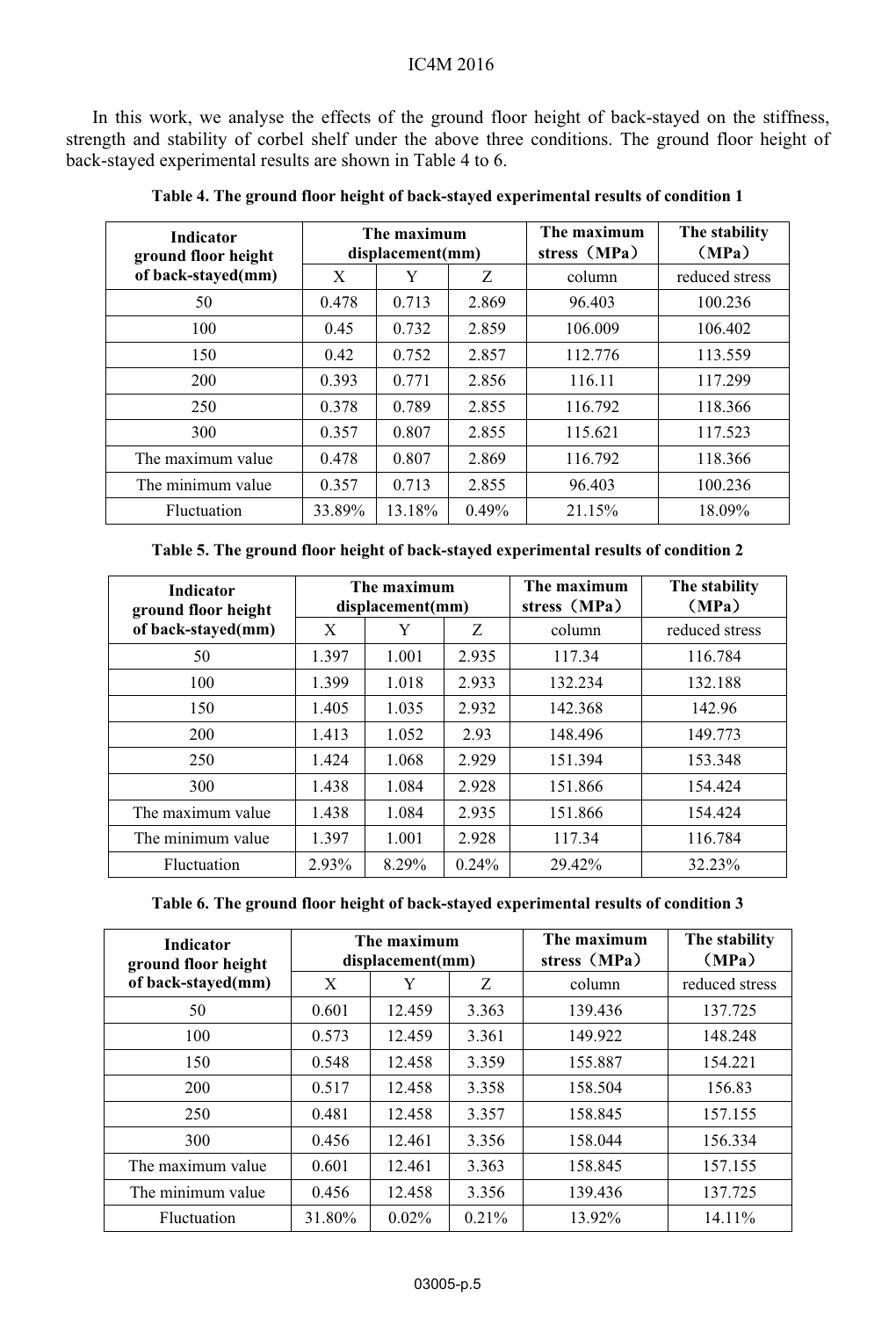#### MATEC Web of Conferences

The effect of the grounding back-stayed on displacement of nodes can be seen from the Table 4 to 6:

1) In condition 1, X direction displacement decreases with the increase of the ground floor height of back-stayed, while Y direction displacement increases. The ground floor height of back-stayed has high effect on the X direction displacement, the fluctuations is 33.89%, Y direction displacement of the second, the fluctuations is 13.18%, Z direction displacement of the last, the fluctuations is less than 1%.

2) In condition 2, X direction displacement decreases with the increase of the ground floor height of back-stayed, the ground floor height of back-stayed have little effect on the X direction displacement, which fluctuations is 8.29%, Y and Z direction displacement are less than 2%.

3) In condition 3, X direction displacement decreases with the increase of the ground floor height of back-stayed. The ground floor height of back-stayed have high effect on X direction displacement, the fluctuations is 31.8%, but have little effect on Y and Z direction displacement, their fluctuations are less than 0.5%.

The element stress under different conditions are shown in Figure 2 to 4.







**Figure 3.** The element stress of condition 2



**Figure 4.** The element stress of condition 3

The effect of the grounding back-stayed on displacement of nodes can be seen from the Figure 2 to 4:

1) In condition 1 and 3, the column strength and stability decreases rapidly with the increase of the ground floor height of back-stayed when the ground floor height of back-stayed is less than or equal to the ground floor height of bracing (200mm).The column strength and stability enhances slightly with